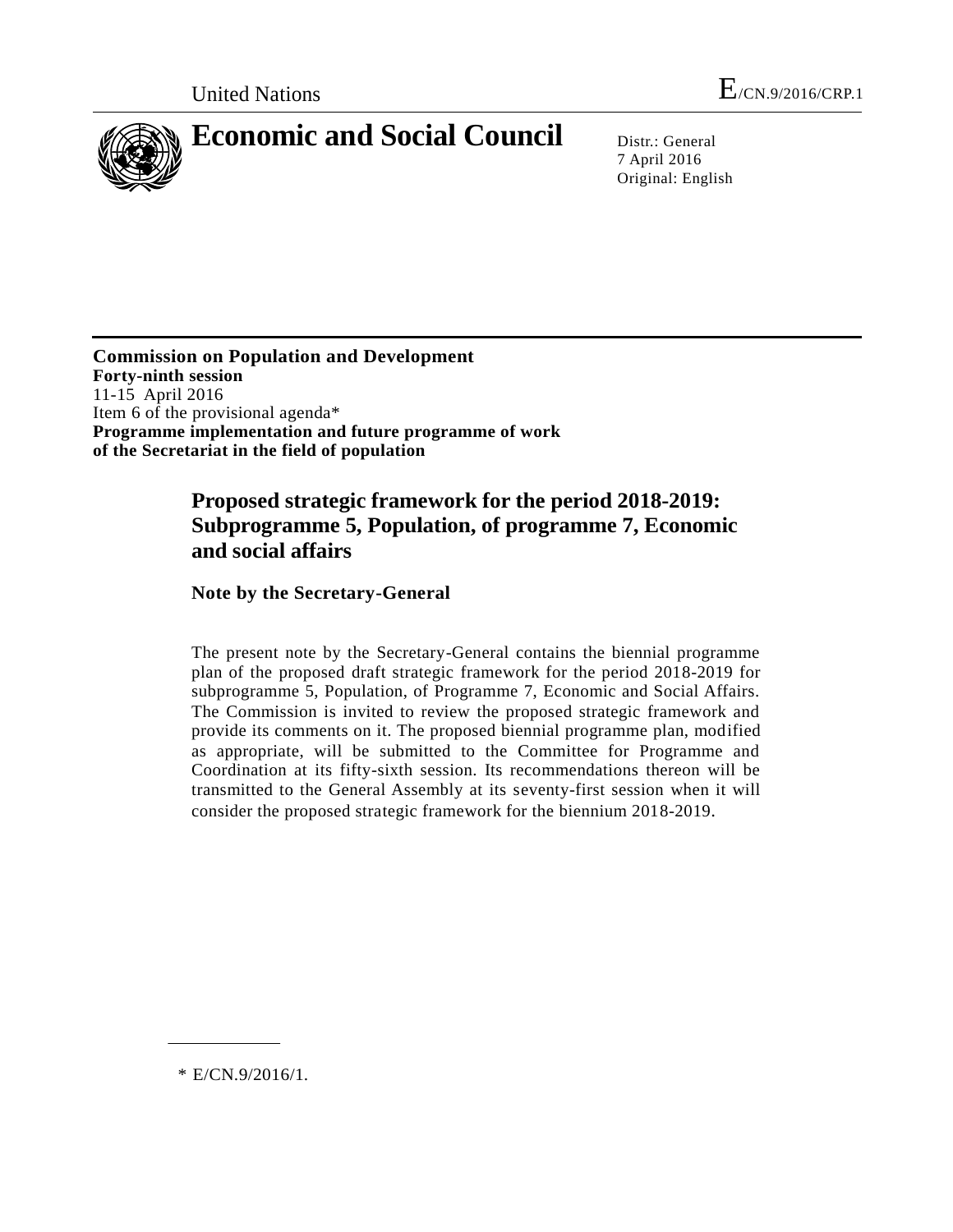## **Subprogramme 5**

## **Population**

**Objective of the Organization:** Improved policy frameworks to effectively address current and emerging population issues and to integrate the population dimension into the international development agenda.

| <b>Expected accomplishments of the</b>                                                                                                                                                                                                                                                                                                                    |                                                                                                                                                                                                                                                                           |
|-----------------------------------------------------------------------------------------------------------------------------------------------------------------------------------------------------------------------------------------------------------------------------------------------------------------------------------------------------------|---------------------------------------------------------------------------------------------------------------------------------------------------------------------------------------------------------------------------------------------------------------------------|
| Secretariat                                                                                                                                                                                                                                                                                                                                               | <b>Indicators of achievement</b>                                                                                                                                                                                                                                          |
| (a) Increased attention to new and emerging<br>population issues by the international<br>community and increased knowledge and<br>understanding of the interactions between<br>population and development, including the                                                                                                                                  | Increased number of citations of<br>(i)<br>Population Division outputs, including<br>data and written reports, in publications in<br>the public domain                                                                                                                    |
| gender dimensions of demographic<br>phenomena                                                                                                                                                                                                                                                                                                             | (ii) Increased number of stakeholders<br>downloading online publications and<br>databases                                                                                                                                                                                 |
| (b) Improved review by the Member States<br>and other stakeholders of progress made in<br>the further implementation of the<br>Programme of Action of the International<br>Conference on Population and Development<br>and of relevant instruments of the United<br>Nations development agenda, including the<br>2030 Agenda for Sustainable Development. | (i) Increased percentage of<br>recommendations presented in reports of<br>the Secretary-General and adopted in<br>resolutions, decisions and other outcome<br>documents of intergovernmental bodies, in<br>particular in the Commission on Population<br>and Development  |
|                                                                                                                                                                                                                                                                                                                                                           | (ii) Increased number of statements by<br>Member States during the annual sessions<br>of the Commission on Population and<br>Development expressing satisfaction<br>regarding the information and data<br>provided by the subprogramme to the<br>intergovernmental bodies |